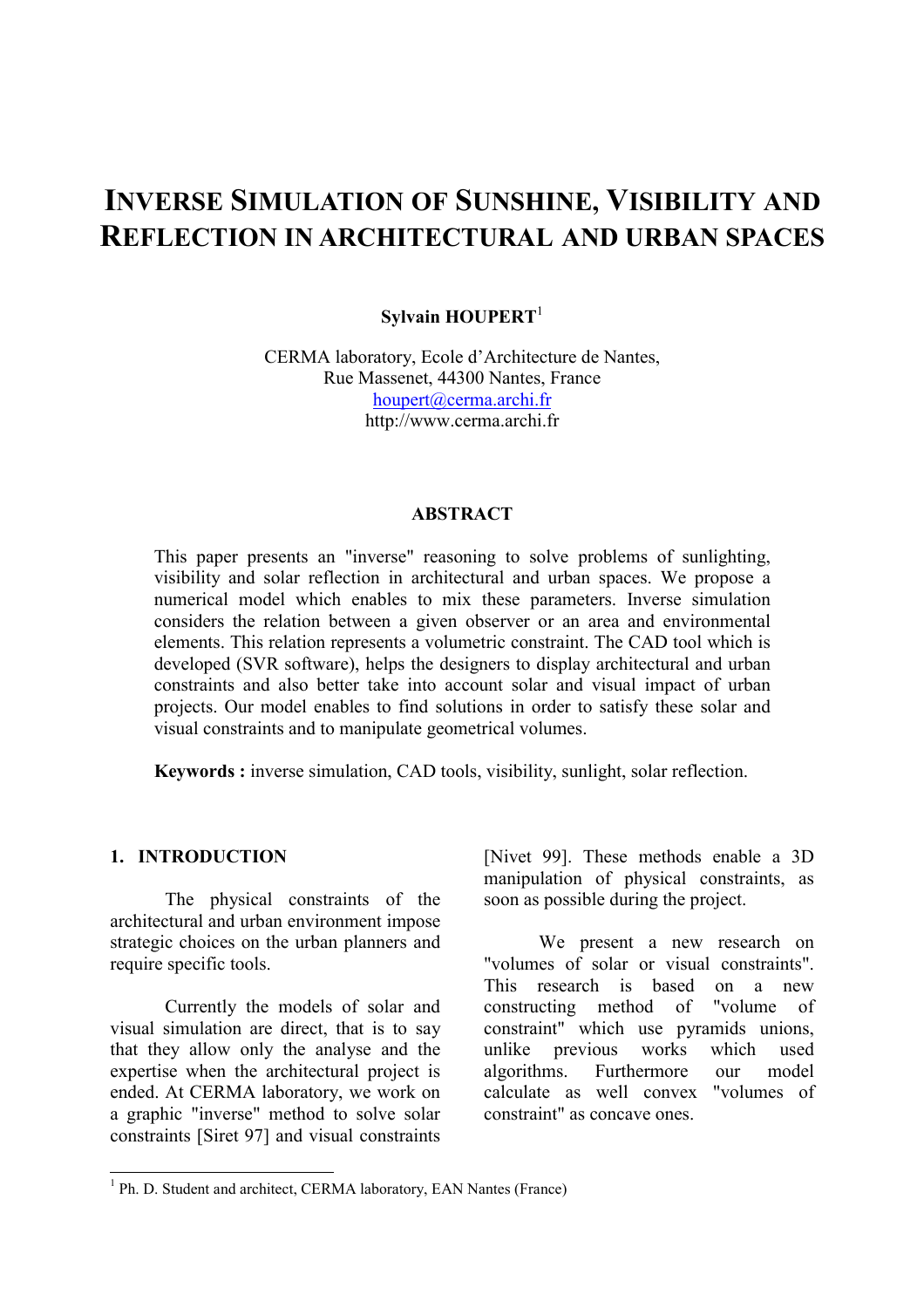# **2. THE DIRECT SIMULATION OF SUNSHINE AND VISIBILITY**

Generally, architects and urban planners use direct graphic methods to solve visibility and sunlighting constraints [Dourgnon 61] [Twarowski 62] [Olgyay 63] [Etzion 92] , but they must repeat this method until they find the best solution to solve these physical problems. (*Figure 1*).



*Direct simulation*

*Figure 1 : Conceptual diagram of direct simulation (one simulation = one try to know if "S" is or isn't in the sunlight at time "t" )*

Architects and urban planners also need general tools to achieve sets of constraints. The solar constraints always are not separated problems (for example : "to be in the sunlight at 9 a.m. the  $21^{st}$ December 2001 and in the shade at 3 p.m. the  $21<sup>st</sup>$  June 2001"). They can be also seasonal or periodic (for example : "to be in the sunlight from 8 a.m. to 1 p.m. during the winter" – **Figure 2**).



*Figure 2 : Conceptual diagram of "inverse" simulation (one simulation = one set of solution to put "S" in the sunlight or in the shade between*

*the instants t<sub>1</sub>, t<sub>2</sub>, t<sub>3</sub>, t<sub>4</sub> ("S" = base, [t<sub>1</sub>t<sub>2</sub>t<sub>3</sub>t<sub>4</sub>]*  $=$  target, for example  $t_1 = 8$  a.m. the  $21^{st}$ *March,*  $t_2 = 1$  *p.m. the 21<sup>st</sup> March,*  $t_3 = 8$ *a.m. the 21<sup>st</sup> December*  $t_4 = 1$  *p.m. the 21<sup>st</sup> December)*

The *Figure 3* illustrates one direct method to solve visibility problems. The visual constraint is comparable with solar problem. Indeed, both of them involve the same type of answer, that is to say a Boolean solution. In other words, the constraints are always : "to see or not to see the sun" or "to see or not to see a target".



*Boucherie block project, Nantes, France.*

*Figure 3 : Direct simulation of the visibility in comparison with a direct solar simulation. The steeple ("B") "is the sun", the terrace T is "in the sunlight of the steeple".*

Limited, generally, to the analyse of shadows of 3D spaces and direct visibility, the current graphic models don't take periodic and dynamic constraints into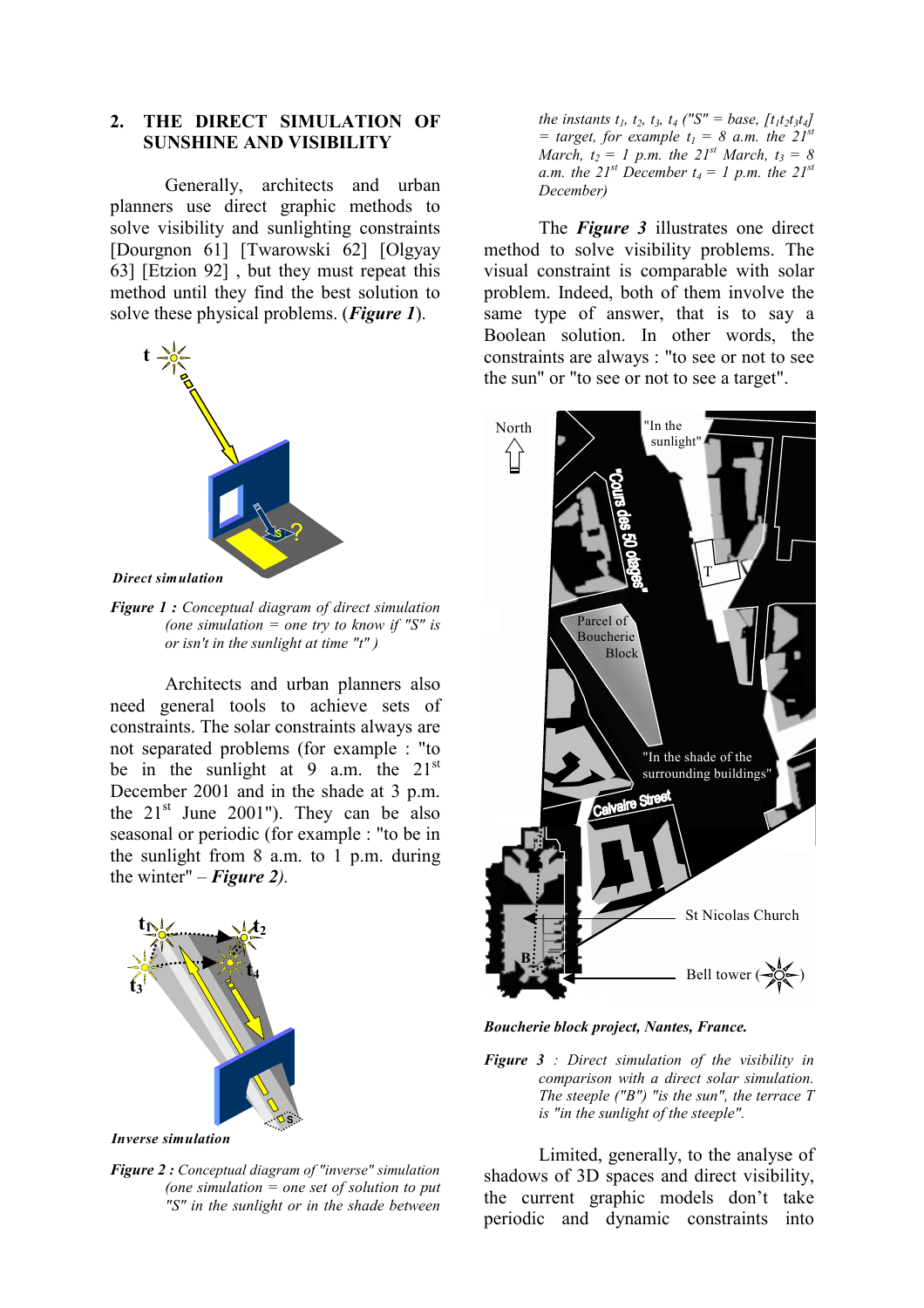account. The volumetric resolving of 3D constraints on architectural objects and urban blocks, constitutes the primal axis of our inverse SVR model. On the contrary, the direct simulation doesn't allow volumetric solutions.

# **3. THE "INVERSE" SIMULATION OF SUNSHINE, VISIBILITY AND REFLECTION (SVR MODEL)**

SVR model is based on a inverse graphic reasoning to solve architectural and urban problems between two given areas. It solves as well the sunlighting as the visibility or the reflection between a base and a target [Houpert 01]. The model was implemented in *AutoCAD* (VBA macro).

The base or the target could be a point (a given fixed observer for example) or a convex or concave closed polyline (a moving observer or an area in the sunlight or in the shade for example). The solution of the calculations is a solid 3D volume : a volume of solar or visual constraint. This complex volume represents the whole of the rays (sunbeams, visibility, reflection…) between the two surfaces (*Figure 4*).



*Figure 4 : Conceptual diagram of SVR model : A set of "basic pyramids of beams" to join the "Base" with the "Target"*

The volume of solar constraint is a complex volume. The base of the volume is the surface which we want to be in the shade during summer for example (or in the sunlight during winter). The target is not a plane polyline but represented by a part of the sky-vault (or more exactly a period of the "solar vault") to simulate annual period of sunlighting (*Figure 5*).



*Figure 5 : Construction of a "volume of solar constraint" from a model of the "solar vault" : the base of this volume is the surface which we want in the shade during a period of the summer for example. The target is represented by a non plane polygon to simulate this annual period of sunlighting. The sky-vault model is a half sphere 100 kilometres high (that is to say 100000 drawing units). Thus, the solar beams are considered as parallel.*

The architectural or urban problems of reflection are a mix of visual and solar constraints. Therefore, the reflection constraints are also solved with a visual or solar method. The architect must indicate the plan of solar or visual reflection (the " mirror plan").

As you can see on the *Figures 6, 7, 8, 9*, SVR model is based on a geometrical constructing method of "volume of constraint" (*V*) which use pyramids unions. Let's have a look at the following details.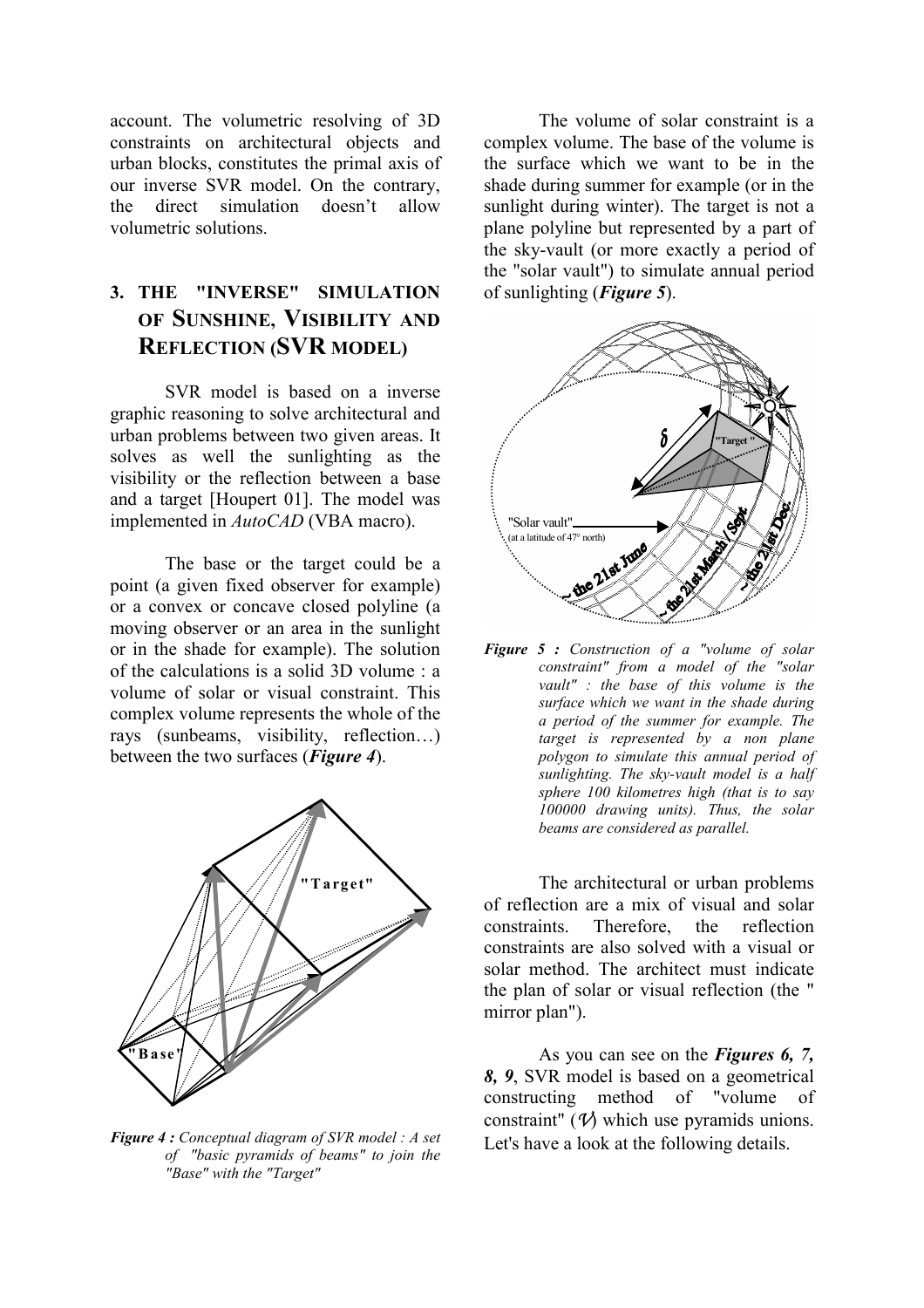*Let*  $x>2$   $1 \le i \le x$ *Let*  $y>2$   $1 \le j \le y$ *Let "Base" be a polygon of x sides [B1B2B3…Bx].* Let "Target" be a polygon of y sides  $[T_1T_2T_3T_y]$ .

*Let P1i be the pyramid whose the base is "Target" and the vertex is the i-th vertex of "Base" (Bi). Let P2j be the pyramid whose the base is "Base" and the vertex is the j-th vertex of "Target"*  $(T_i)$ *. Let P'ij be a pyramid joining the i-th edge of "Base" with the j-th edge of "Target".*



*Figures 6 : First stage of SVR model constructing a "volume of constraint" (V) (example with quadrilateral "Base of constraint" and "Target of constraint",*  $x = y = 4$ *)* 



*Figures 7 : Second stage of SVR model*  $T'_1 = T_1, T'_2 = T_2, B'_1 = B_1, B'_2 = B_2$ 



*Figures 8 : Third stage of SVR model*





*Figures 9 : Result of SVR model V is the solid volume of constraint*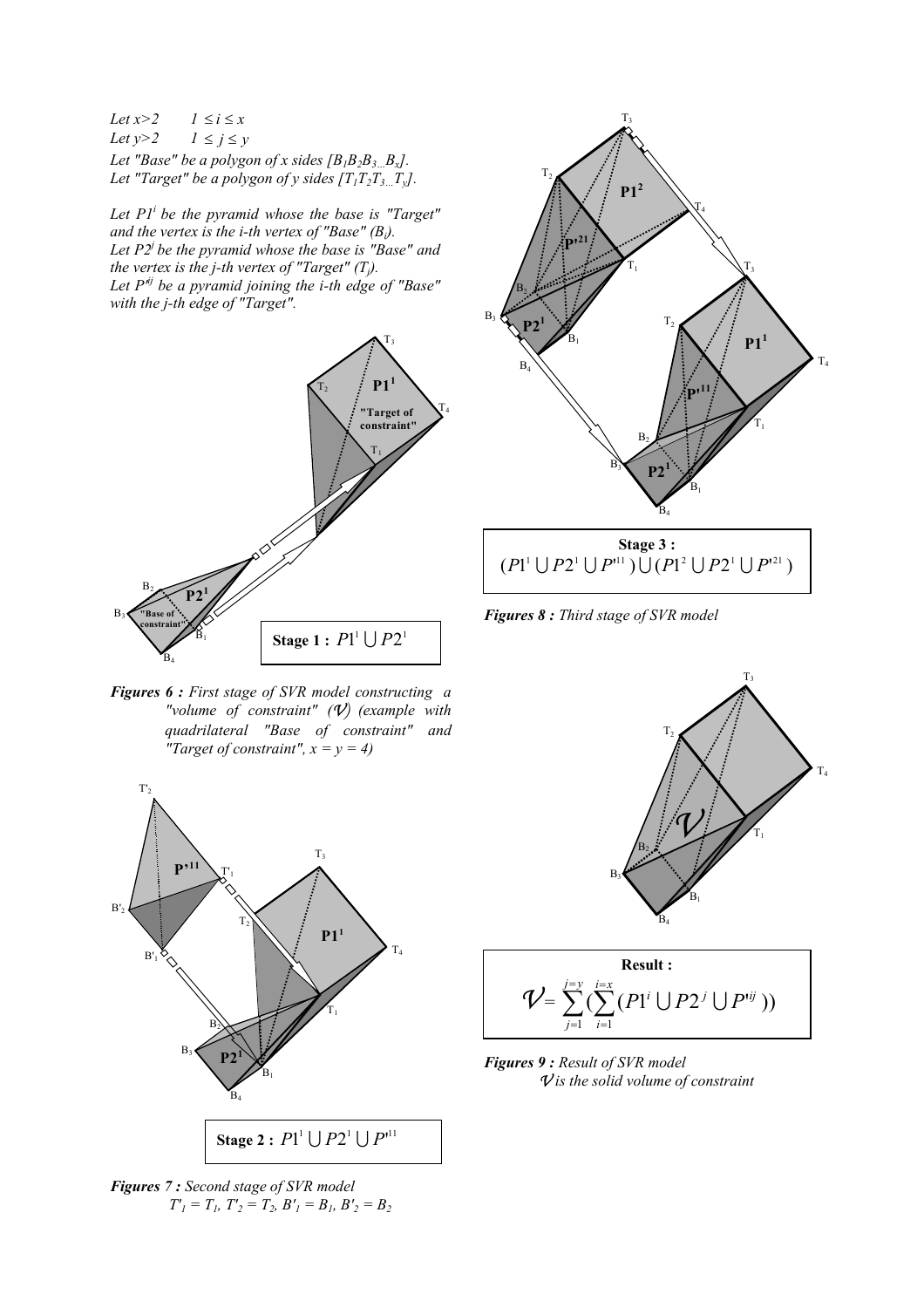Now, I would like to draw your attention to the following figure *(Figure 10*). It presents a urban block at Nantes – France – not yet achieved ("Boucherie" block). This project of building, presents tow constraints of visibility and sunshining for the neighbourhood.

The goal of this example is to present how SVR model solves a double constraint in a urban environment. The first given constraint is "to be in the sunlight in the middle of the morning during winter". The base of the constraint is a shop window which is near the Boucherie block. The target is a part of the solar vault (a non plane quadrilateral). The second given constraint is "to see the steeple of Saint Nicolas church. The base is a concave polygon. The target is a triangle (the silhouette of the steeple).



*Figure 10 : Plan of Nantes – France ("50 otages area"). Tow volumes of constraints.*

The solar and visual constraints are known, but the Boucherie Block obstructs the sunlight and the visibility. To satisfy the solar and visual constraints, the architects and urban planners must subtract both volumes of constraints from the Boucherie Block (*Figure 11*).



*Figure 11 : Axonometric view of the exact solution to satisfy both constraints.*

*The block is cut out by both volumes of constraints.*

*T' is the orthogonal projection of T on the horizontal view plan of the terrace (1,2 meters high).*

*Both bases are T' and S.* 

*Both targets are B and*  $\bigotimes_{k=1}^{\infty}$  (part of the *solar vault corresponding to the middle of the morning during winter).*

*The architects or the urban planners must just select the vertices of bases and targets (on the scene and the solar vault model).*

*SVR model builds the 3D solides V (Figure 12).*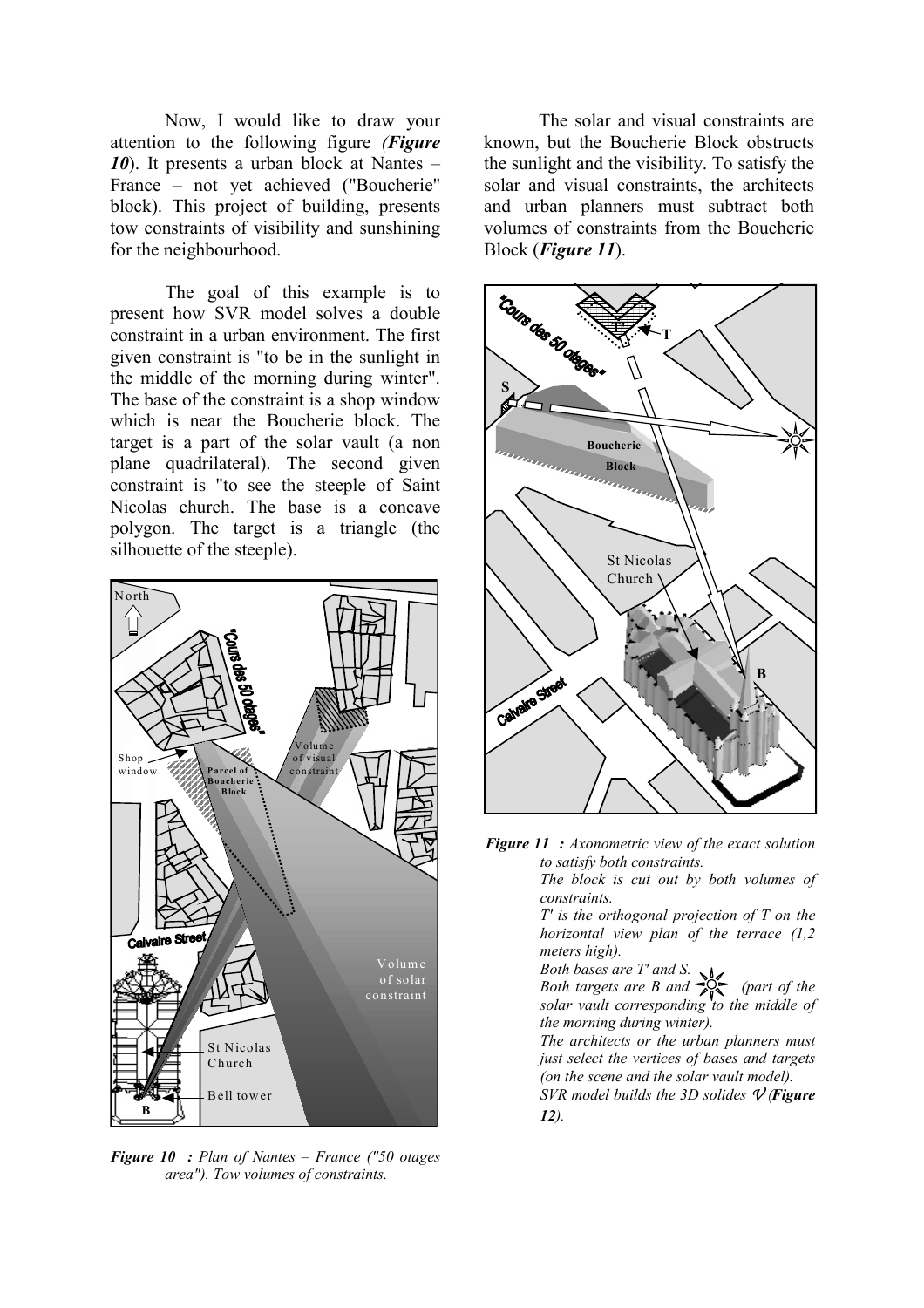

*Figure 12 : Representation of the 3D solar constraint in the shape of a "volume of constraint" (V).*

As you can see on this example (*Figure 12*),  $\nu$  is 200 meters limited (a parameter) whereas in SVR model the vertices of some constructing pyramids  $(P1<sup>i</sup>)$  are situated at 100 kilometres. This is just a rendering parameter, in order to facilitate the manipulation of the volumetric constraints.

This type of representations enables to explore the solutions of a given problem with a graphic and interactive method. Furthermore SVR interface enables to generate exact visual or solar screens for a given constraint and a given position (selected plan). Thus, these screens represent the exact set of points (of the selected plan) that overshadow the base of the constraint.

*Figure 13* shows an example of computer aided design. The new Boucherie block is an architect's proposition. Its volume is included in the volume of *Figure 11.*



*Figure 13 : An architect's proposition of the new Boucherie block.*

*Figure 14* and *Figure 15* are a checking on sunlighting and visibility by ray tracing method.



*Figure 14 : Ray tracing (direct method) to check the sunlighting of the shop window ("S") in middle of morning during winter (solar constraint).*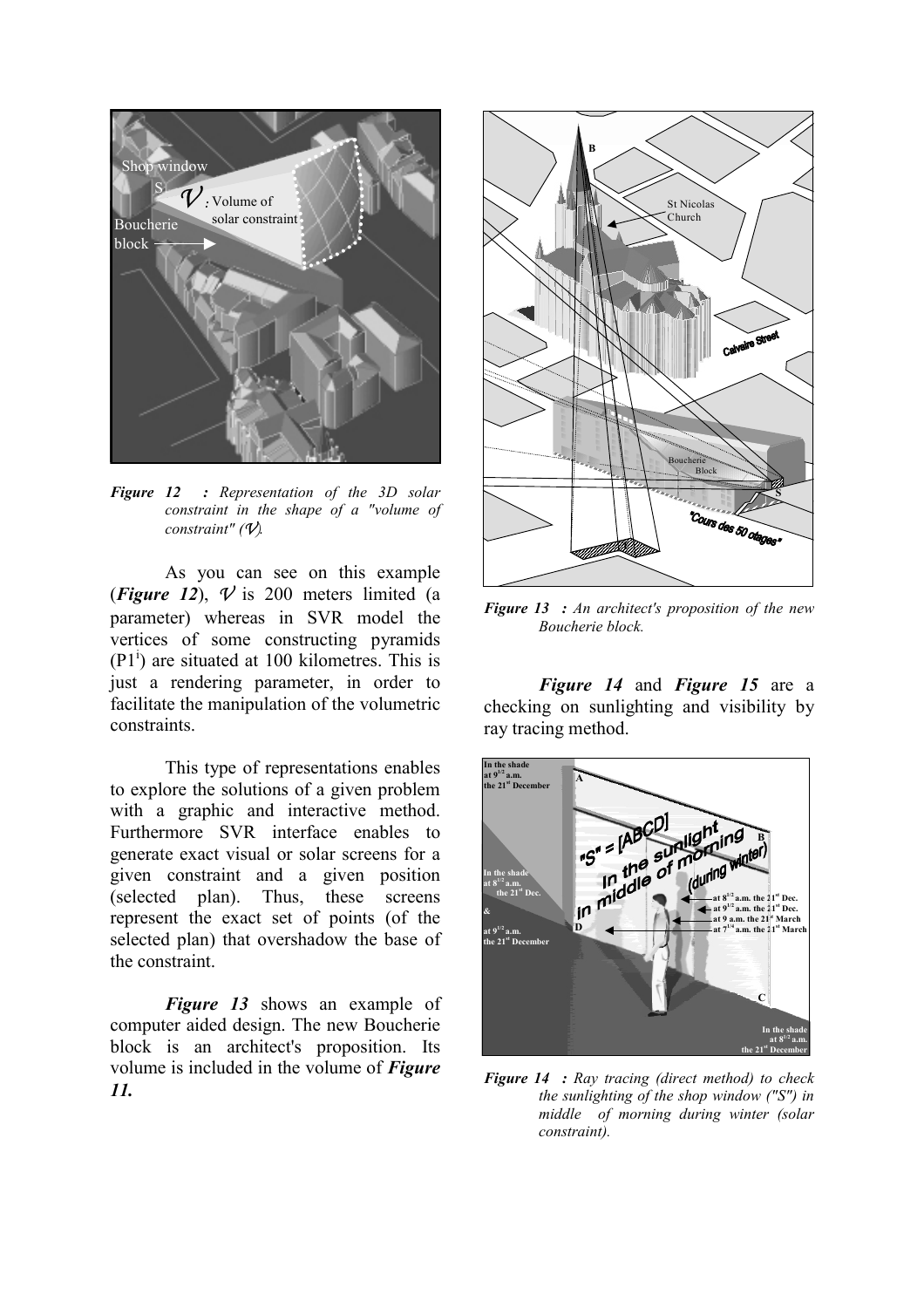

*Figure 15 : Ray tracing (direct method, like Figure 3) to check the visibility of the Saint Nicolas church from the terrace (visual constraint). T' [A'B'C'D'E'F'] is the orthogonal projection of T (terrace [ABCDEF]) on the horizontal view plan of the terrace (1,2 meters high). The impact of the new Boucherie block volume is the dark zones on T' plan. On checking, we find that nobody will be "in the shade of the steeple". Thus, the visual constraint was taken into account.*

# **4. CONCLUSION**

We presented how the constraints of visibility and reflection, or the solar constraints could be represented by 3D solid volumes of constraint.

A new method was found to implement a program in *AutoCAD* (VBA macro – *Figure 16 and Figure 17*) to solve architectural and urban problems. The SVR interface is made for the architects, and by an architect [Houpert 01].

The 3D representations enables to generate and to explore the solutions of a given problem (inside and outside constraints) with a graphic and interactive method. Indeed, we think that this reasoning is adapted to the process of drawing at the planning stage. This type of model is handy for the architects, designers or urban planners because it's adapted to the volumetric reasoning.



*Figure 16 : SVR user interface*

| – Option "écran solaire ou visuel optimal" (répondant exactement à la contrainte posée)         |                        |                  |                 |                                                                                                     |
|-------------------------------------------------------------------------------------------------|------------------------|------------------|-----------------|-----------------------------------------------------------------------------------------------------|
| Créer un écran d'épaisseur 0,01                                                                 | unités                 |                  |                 |                                                                                                     |
| Horizontal (1)                                                                                  |                        |                  |                 |                                                                                                     |
| $\blacksquare$ Vertical (2) Orientation (azimut) :                                              |                        | ouest -          |                 |                                                                                                     |
| $\Box$ Oblique $\left(3\right)$                                                                 | Orientation (azimut) : | ouest -<br>ouest | Inclinaison: 45 |                                                                                                     |
| $-$ Variantes                                                                                   |                        |                  |                 | Inclinaison de l'écran oblique par rapport à l'horizon (toujours en degrés positifs, 90° = vertical |
| Proposez aucune $\cdot$ variante(s) toutes les 0,02                                             |                        |                  | unités          |                                                                                                     |
|                                                                                                 |                        |                  |                 |                                                                                                     |
| $\triangledown$ Conserver le (ou les) volume(s) de contrainte(s) pour réaliser d'autres calculs |                        |                  |                 |                                                                                                     |
|                                                                                                 |                        |                  |                 |                                                                                                     |
|                                                                                                 |                        |                  |                 |                                                                                                     |

*Figure 17 : SVR option "optimal solar or visual screen"*